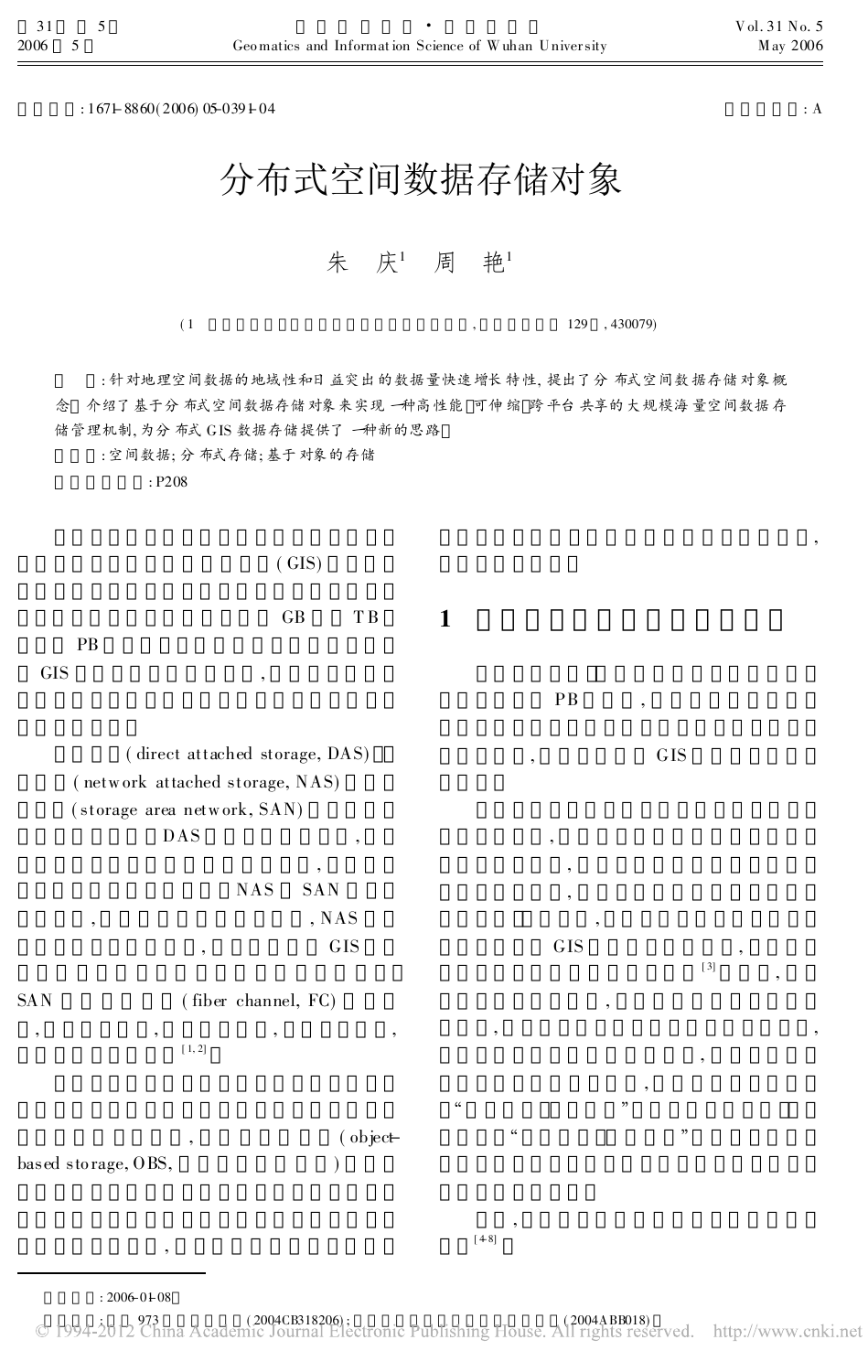

DEM DOM DOM DOM CHARLES All rights reserved http://www

,

,

, ,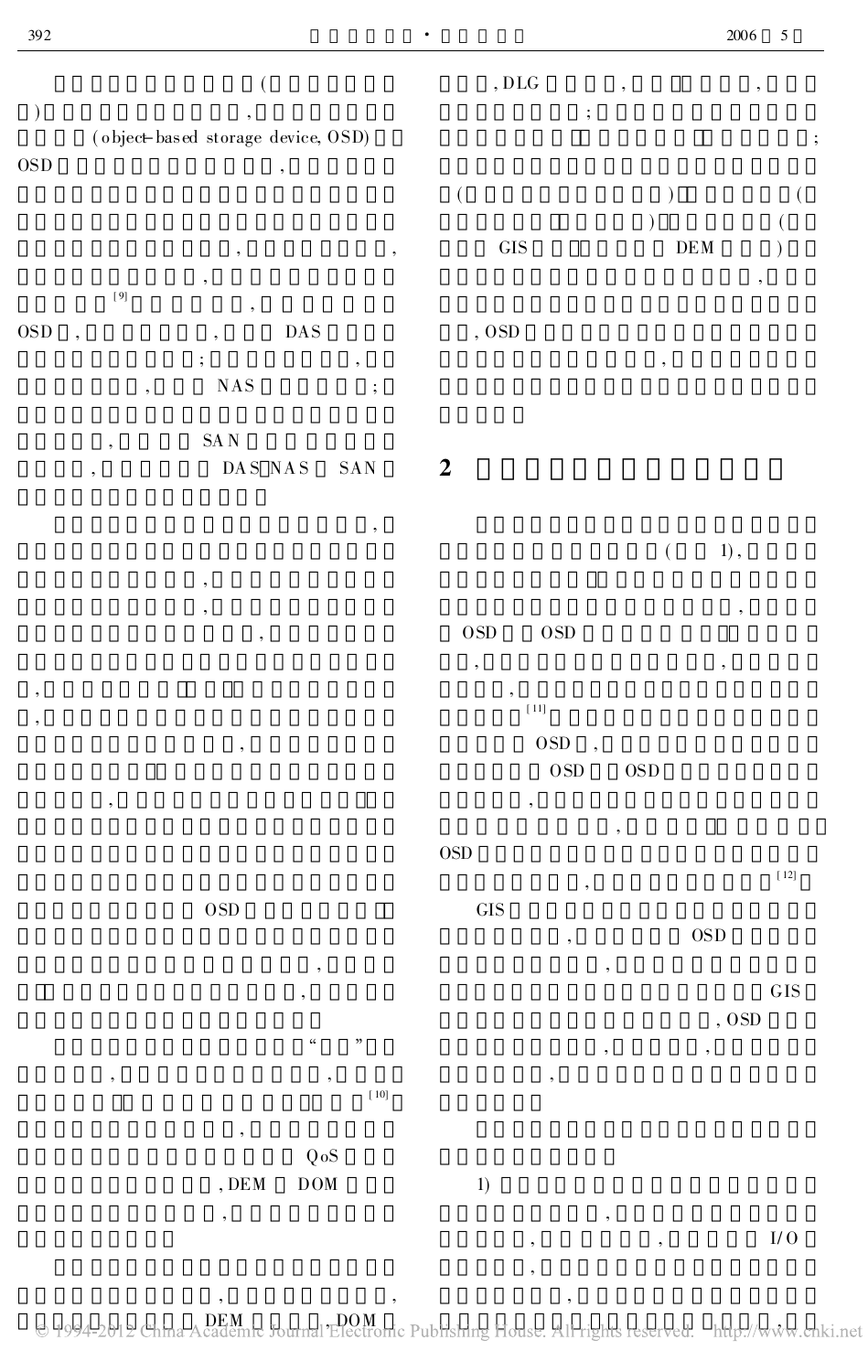

 $\colon$ 





GIS 1994-2012 China Academic Journal Electronic Publishing House. All rights reserved. http://www.cnki.net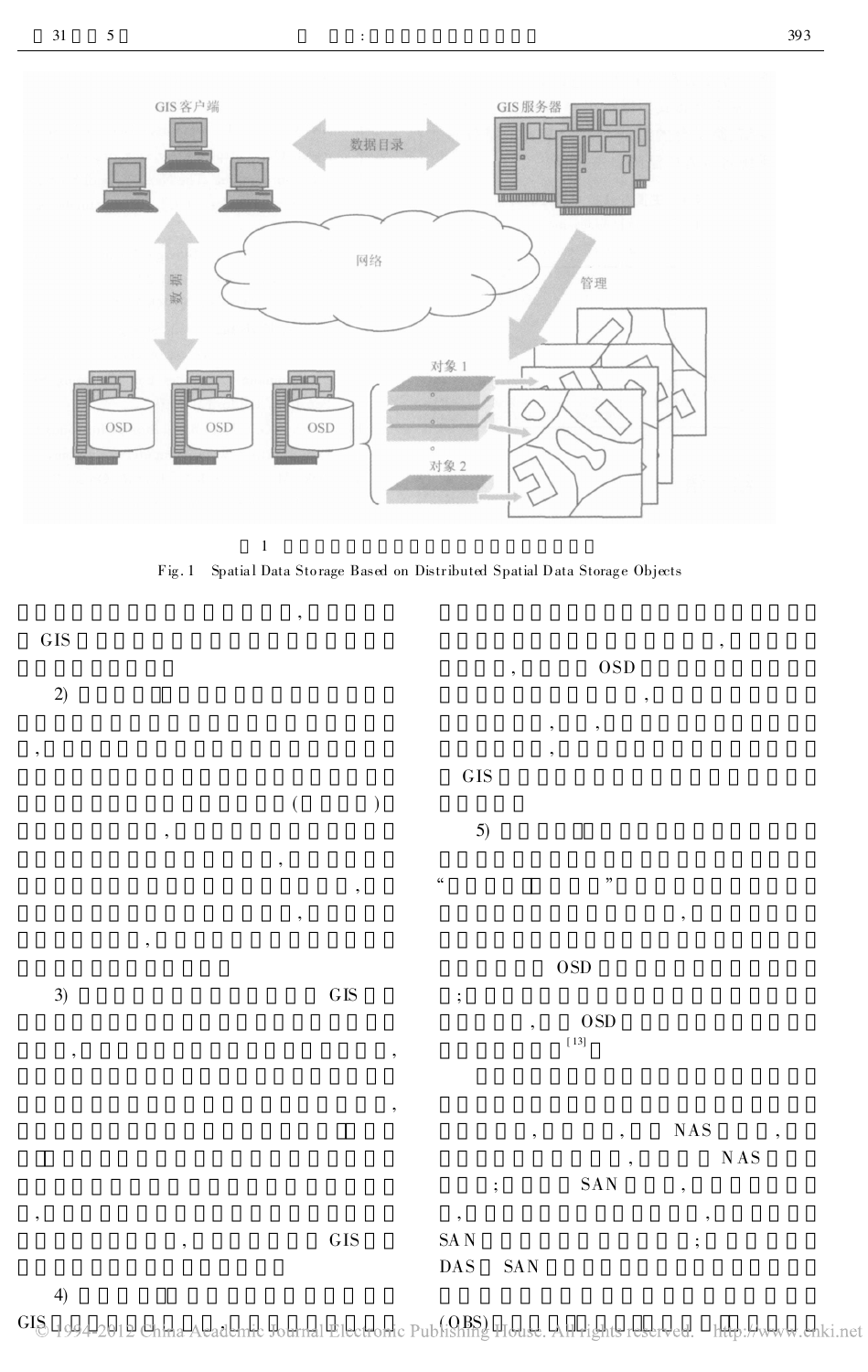## $[14]$

 $1)$ 

|                        | $\mathbf{1}$                               |                   |                      |            |  |  |  |
|------------------------|--------------------------------------------|-------------------|----------------------|------------|--|--|--|
|                        | Tab. 1 Performance Assessment of Four Main |                   |                      |            |  |  |  |
| St orage Architectures |                                            |                   |                      |            |  |  |  |
|                        | $\mathrm{DAS}$                             | $_{\mathrm{NAS}}$ | $\operatorname{SAN}$ | <b>OBS</b> |  |  |  |
|                        |                                            |                   |                      |            |  |  |  |
|                        |                                            |                   |                      |            |  |  |  |
|                        |                                            |                   |                      |            |  |  |  |
|                        |                                            |                   |                      |            |  |  |  |
|                        |                                            |                   |                      |            |  |  |  |
|                        |                                            |                   |                      |            |  |  |  |
|                        |                                            |                   |                      |            |  |  |  |
|                        |                                            |                   |                      |            |  |  |  |
|                        |                                            |                   |                      |            |  |  |  |
|                        |                                            |                   |                      |            |  |  |  |
|                        |                                            |                   |                      |            |  |  |  |
|                        |                                            |                   |                      |            |  |  |  |
|                        |                                            |                   |                      |            |  |  |  |
|                        |                                            |                   |                      |            |  |  |  |
|                        |                                            |                   |                      |            |  |  |  |
|                        |                                            |                   |                      |            |  |  |  |

| $\lceil 1 \rceil$ | ,       | ٠ |                  |                | $[J]$ . |
|-------------------|---------|---|------------------|----------------|---------|
|                   |         |   | $, 2004(8): 7-9$ |                |         |
| $[2]$             | ,       | ٠ | $[M]$ .          | $\ddot{\cdot}$ |         |
|                   | , 2002  |   |                  |                |         |
| $\lceil 3 \rceil$ | ٠       |   | GIS              |                |         |
|                   | $ D $ . | ÷ | , 2002           |                |         |

Technical Committee T10 of Incites. Object-Based  $\lceil 4 \rceil$ 

Storage Device Commands 2 (OSD-2) [OL]. ht $tp://www.t10. org. 2004$ 

- SNIA. Object-Based Storage Devices (OSD) Work- $\lceil 5 \rceil$ group[OL]. http://www.snia.org/osd, 2005
- Intel Corporation. The Next Wave of Storage Tech- $\lceil 6 \rceil$ nology and Devices [OL]. http://turtle.ee.ncku. edu. tw, 2005
- Panasas F. Object Storage Architecture[OL]. ht- $[7]$  $tp://www.panasas.com, 2005$
- [8] Garth A G, David F N, Khalil A, et al. A Cost-Effective, High-Bandwidth Storage Architecture [C]. The 8th Conference on Architectural Support for Programming Languages and Operating Systems, San Jose, California, 1998
- [9] Garth A G. Object-based Storage for Linux Clusters [OL]. http://www.computerworld.com, 2005
- [10] Mike M, Gregory R G, Erik R. Object-Based Storage[J]. IEEE Communications Magazine, 2003, 41  $(8): 84-90$
- [11] Garth A G, Panasas F. Optimizing Performance: Object Storage for Seismic Applications [OL]. http://www.a2d.com/attachments/Leading\_Edge\_ Byline. pdf, 2004
- [12] Drew R. Object-based NAS Architectures Eliminate Disk Bottlenecks [OL]. http://www.enterprisestorageforum. com/sans/features/article.  $php/$ 3482481, 2005
- [13] Alain A, Vladimir D, Michael F, et al. Towards an Object Store[C]. The 20th IEEE/11th NASA Goddard Conference on Mass Storage Systems and Technologies, San Diego, California, 2003
- [14] Thomas M R. OSD: A Tutorial on Object Storage Devices [OL]. http://turtle.ee.ncku.edu.tw. 2005

GIS  $E$ m ail: z huq $66@263$ . net

### **Distributed Spatial Data Storage Object**

#### $ZH$  U  $Qing^1$  ZH OU Yan<sup>1</sup>

(1 State Key Laboratory of Information Engineering in Surveying, Mapping and Remote Sensing, Wuhan University, 129 Luoyu Road, Wuhan 430079, China)

**Abstract:** Aiming at the massive data volume, the territorial characteristics and distributed applications of geographical spatial data, several existing storage technologies are reviewed at